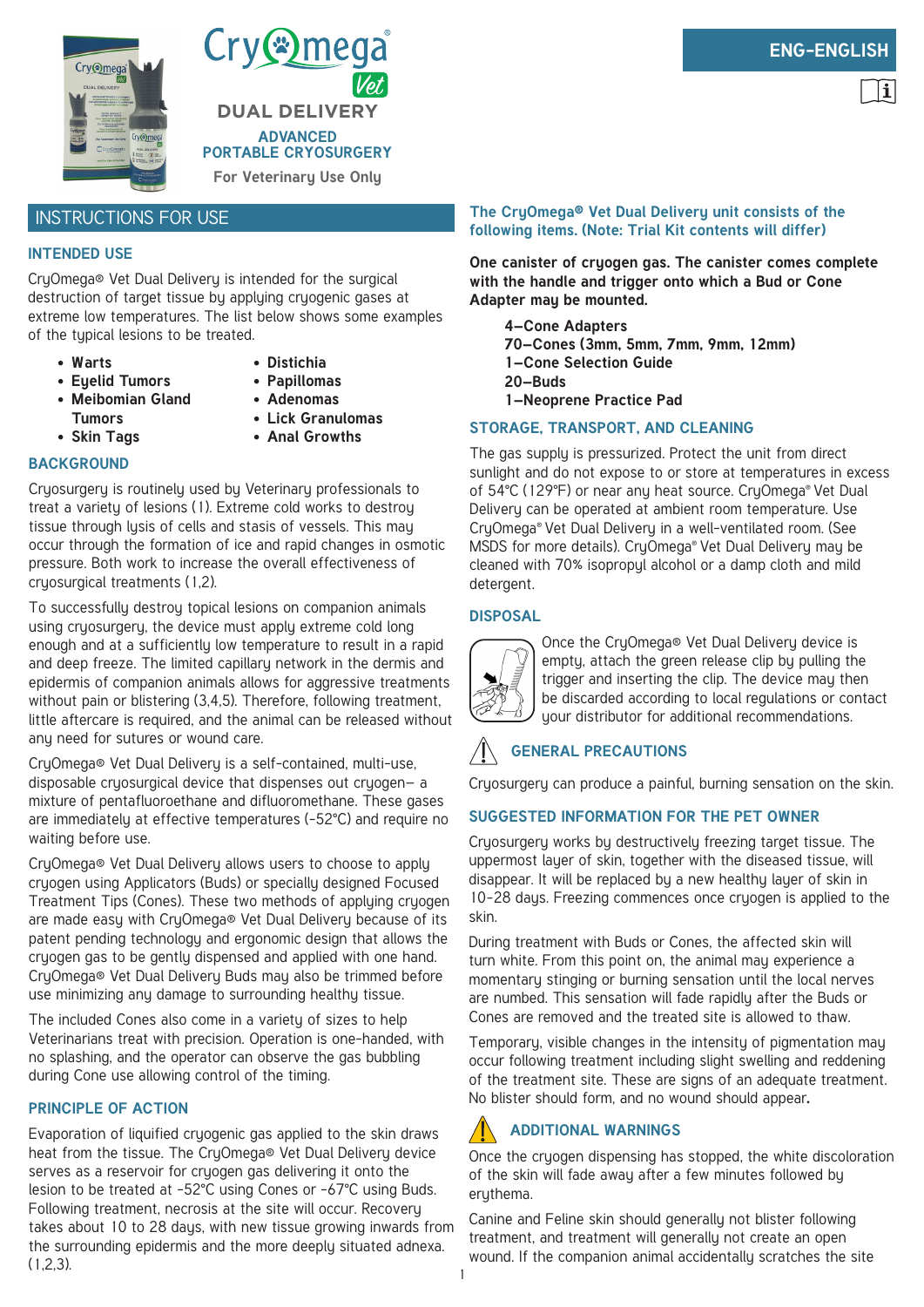and bleeding is evident, treat with topical antibiotic and protect the site until it is healed.

Examples of types of lesions for treatment are listed. Treatment of other types of lesions should only be performed based on the professional's experience.

#### **FOLLOW-UP TREATMENT SUGGESTIONS**

- Keep the treated area clean.
- Swimming and bathing are permitted.
- Do not allow the animal to pick or scratch the treated area.
- Use a bandage to protect any wound that accidentally forms.

#### **UNDESIRABLE EFFECTS-WARNINGS**

• Changes in the intensity of pigmentation or localized hair loss may occur. This will generally take the form of hypopigmentation.

#### **LIST OF LESIONS AND SUGGESTED FREEZE TIMES**

The depth of freezing using CruOmega® Vet Dual Delivery will be dependent upon the time and technique used. The veterinary literature has many reports of varying cryogen treatment times. The thickness, location, and hydration of the target tissue can affect freezing time and therefore outcomes.

In general, the shorter treatment times shown below are for thin skin lesions and locations while the longest treatment times are for more difficult to treat lesions.

Veterinarians should be familiar with cruosurgical techniques when using CryOmega® Vet Dual Delivery. Buds are for sensitive or hardto-reach locations while Cones are generally more aggressive.

| <b>Common Lesions</b>            | <b>Freeze Time Ranges</b>                                                  |
|----------------------------------|----------------------------------------------------------------------------|
| Warts                            | Debride dry thickened layers. Freeze/thaw 3 times<br>Thaw between freezes. |
| <b>Eyelid Tumors</b>             | Apply with applicator for 10-20 seconds.                                   |
| <b>Meibomian Gland</b><br>Tumors | Apply with applicator for 10-20 seconds.                                   |
| <b>Skin Tags</b>                 | Freeze stalk if possible or freeze/thaw 3 times.<br>Thaw between freezes   |
| <b>Distichia</b>                 | Treat eye-lash margin for 10 seconds with<br>applicator.                   |
| <b>Papillomas</b>                | Freeze/thaw 3 times. Thaw between freezes.                                 |
| <b>Adenomas</b>                  | Freeze/thaw 3 times. Thaw between freezes.                                 |
| <b>Lick Granulomas</b>           | Freeze/thaw 3 times. Thaw between freezes.                                 |
| <b>Anal Growths</b>              | Freeze/thaw 3 times. Thaw between freezes.                                 |

## INSTRUCTIONS FOR ACTIVATION & USE

#### **BUD USE**

- 1. Remove the CryOmega® Vet Dual Delivery device from the packaging.
- 2. Place the BUD snugly into the holder at the top of the device.
- 3. Grip the CryOmega® Vet Dual Delivery handle and invert the device so that the BUD is directed downward.
- 4. Pull the trigger for **3-5 seconds** to saturate the BUD with cryogen. Release the trigger to stop the dispense of cryogen.
- 5. With the BUD remaining attached to the device, place the cold BUD directly onto the lesion for desired seconds.
- *6. Optional:* Remove the BUD by gripping the BUD base and pulling to remove it from the dispenser. Use BUD to apply from any angle for the desired number of seconds.
- *7. Freeze/Thaw:* If performing repeat freezing, thaw the lesion for 40 seconds before beginning the next freeze. Repeat step 4 above to refill the BUD with cryogen before beginning to refreeze.
- 8. Once the treatment is complete the BUD must be discarded.

# **CONE USE**

- 1. Remove the CruOmega® Vet Dual Delivery device from the packaging.
- 2. Select a CONE that is approximately 1mm larger than the borders of the lesion being treated.
- 3. Insert the disposable CONE onto the reusable CONE ADAPTER.
- 4. Place the CONE and CONE ADAPTER snugly onto the canister.
- 5. Grip the CryOmega® Vet Dual Delivery handle and invert the device so that the CONE is directed downward.
- 6. Place the assembled dispenser, CONE and CONE ADAPTER over the lesion. Pull the trigger for **3–5 seconds** until bubbling of the gas can be seen within the lower part of the CONE. Release the trigger to stop the dispense of cryogen.

#### **NOTE: Use enclosed neoprene pad for practice.**

- 7. Hold the CONE and CONE ADAPTER over the lesion until the bubbling stops.
- *8. Freeze/Thaw:* If performing repeat freezing, thaw the lesion for 40 seconds before beginning the next freeze starting with Step 6 above.
- 9. Once the treatment is complete the CONE must be discarded.

**IMPORTANT: Save and store the reusable CONE ADAPTER in the CryOmega® Vet Dual Delivery kit box. It should NOT be discarded.**